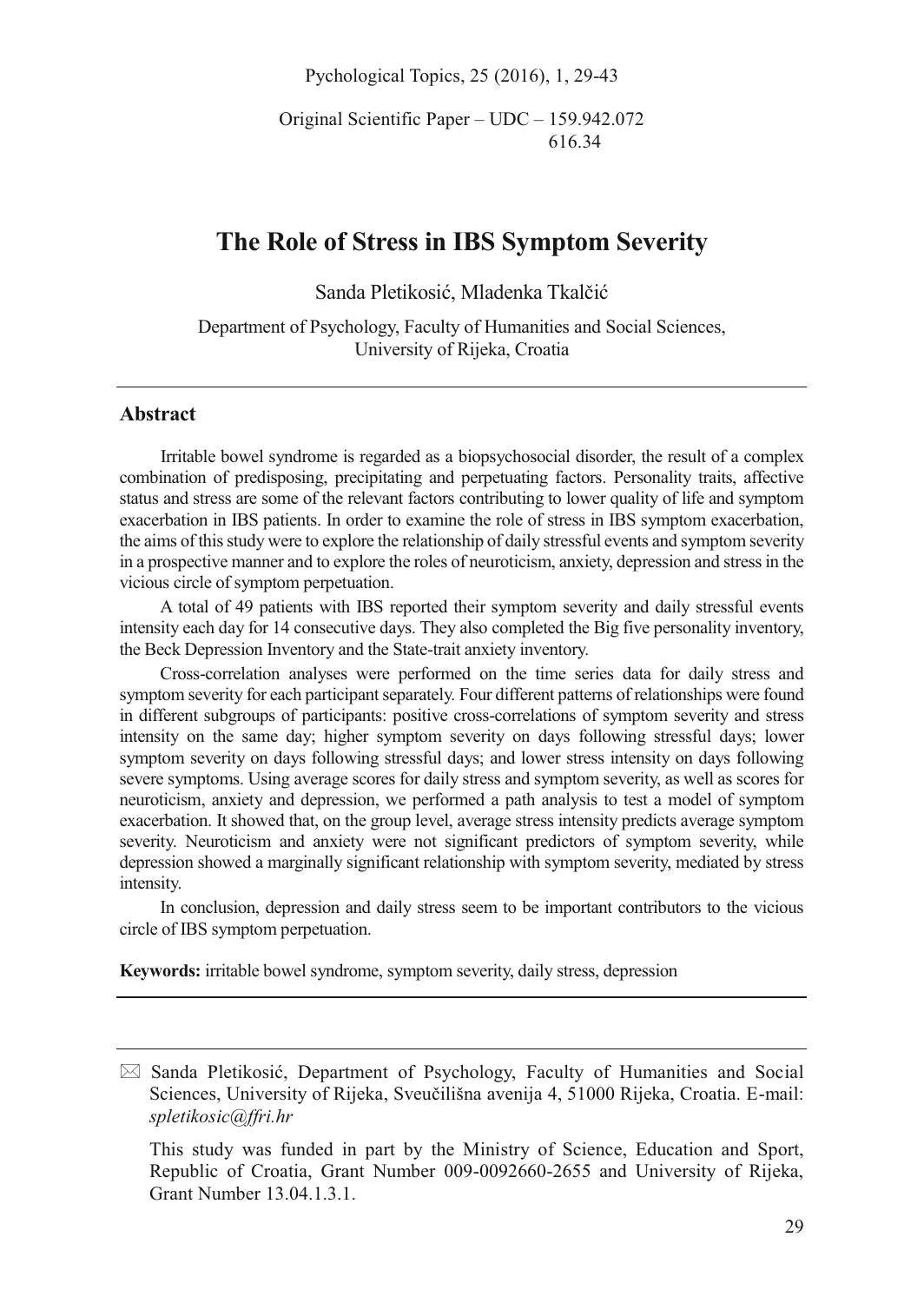## **Introduction**

Irritable bowel syndrome (IBS), one of the most common functional gastrointestinal disorders, affects up to 10% of people and significantly impairs health-related quality of life (Ford et al., 2014). According to Rome III criteria, IBS is defined on the basis of the presence of recurrent abdominal pain or discomfort associated with altered bowel habits (Longstreth et al., 2006). IBS is characterized by its subjective symptom profile, heterogeneity among patients and the lack of a reliable biomarker (Keefer, Kiebles, & Taft, 2011).

There is no consensus on the aetiology of IBS but there is a general agreement that IBS is a biopsychosocial disorder which means that biological, psychological and social factors contribute to the onset, severity and course of the disorder (Labus, 2007; van Tilburg, Palsson, & Whitehead, 2013). Based on this assumption, integrative models of IBS have been proposed among which the biopsychosocial model is considered to be the most promising in understanding the complex aetiological processes found in IBS.

One of the biopsychosocial models, able to integrate biological and psychosocial domains of IBS and to offer an effective treatment, is the cognitive behavioural model (CBT) of IBS (Deary, Chalder, & Sharpe, 2007; Lackner et al., 2007). According to this model, physiological, cognitive and behavioural responses appear to be interdependent and responsible for maintaining the disorder (Kennedy et al., 2006). The CBT model of IBS retains the general structure proposed by Beck including predisposing, precipitating and perpetuating c*ognitive, behavioural, affective and physiological* factors (Deary et al., 2007). Predisposing factors, such as genetics, early experiences and personality traits, could be defined as those factors that increase an individual's susceptibility for developing a wide range of functional disorders. Precipitating factors are those which precede the onset of the illness such as stressful life events or affective disturbances, and perpetuating factors are those responsible for maintaining and perpetuating the illness symptoms such as sensitization, hormonal alterations as well as alterations in perception, cognitions, emotions and behaviour (Deary et al., 2007). The CBT model of IBS is a meta-model, providing a broad framework for all factors and their possible relationships that each patient presents, allowing for a unique combination of specific factors in each patient.

Among the predisposing factors, personality traits seem to be important but their role is still unclear. Neuroticism is one of the few personality traits that has been consistently found to be increased in IBS patients compared to controls (Tanum & Malt, 2001; Tkalčić, Hauser, & Štimac, 2010) and it is associated with increased depression and anxiety (Coen et al., 2011; Tang, Lin, & Zhang, 2013) which are considered as the main psychological precipitating and/or perpetuating factors, respectively. Anxiety and depression are more frequent and more intense in IBS patients (Creed et al., 2006; Sugaya & Nomura, 2008) and they are associated with more severe gastrointestinal symptoms and quality of life impairment (Cho et al.,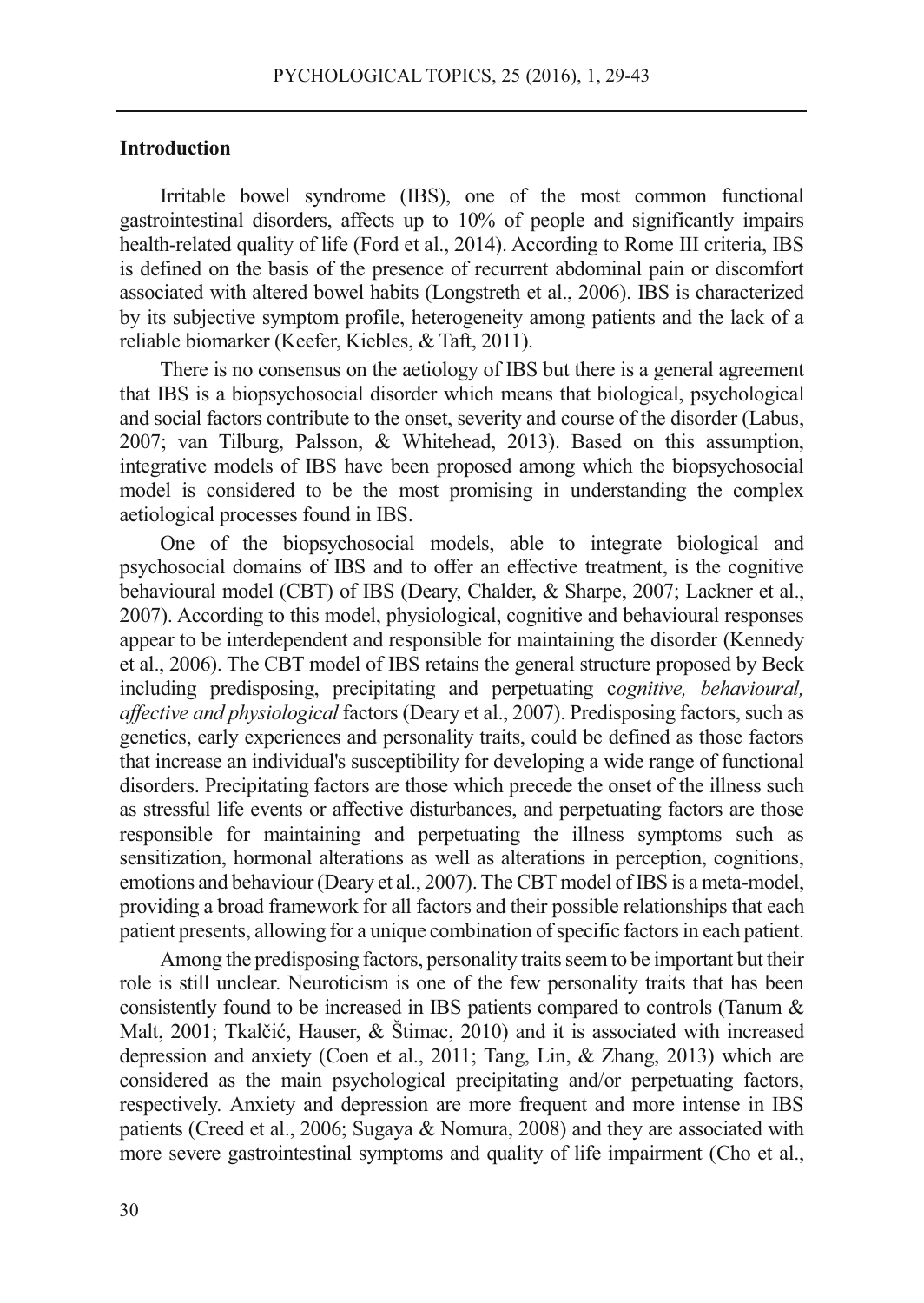2011). We can assume that highly neurotic persons who tend to interpret events in a negative manner experience more stressful events and as a consequence they are more prone to develop various disorders (Rey & Talley, 2009; Yousfi, Matthews, Amelang, & Schmidt-Rathjens, 2004). Previous research has shown that IBS symptoms are often triggered or exacerbated during periods of stress (Myers & Greenwood-Van Meerveld, 2009).

The effects of stress on IBS symptoms are well recognized by patients and clinicians (van Tilburg et al., 2013). For example, IBS patients report more stressful events than healthy control (Blanchard et al., 2008) and show greater reactivity to stress (Mayer, Naliboff, Chang, & Coutinho, 2001). Research has also focused on daily stressful events and their role in symptom exacerbation (Hertig, Cain, Jarrett, Burr, & Heitkemper, 2007; Whitehead, Crowell, Robinson, Heller, & Schuster, 1992). Blanchard et al. (2008) found significant correlations among stress levels measured in different time points as well as between stress levels and gastrointestinal symptoms measured at the same time. Similar results have been previously shown in Whitehead et al.'s research (1992). Hertig et al. (2007) showed that daily stress was significantly related to symptom severity but after controlling for levels of anxiety and depression this relation was not significant. It seems plausible to conclude that anxiety and depression could moderate and/or mediate the relationship between stress and gastrointestinal symptoms.

The core concept of the CBT model is a vicious circle, the hypothesis that a selfperpetuating interaction among the factors previously described, maintains symptoms, distress and disability (Deary et al., 2007). Therefore it is hypothesized that precipitating events, usually stressful life events, trigger the onset of symptoms which are then interpreted by the patient, sometimes leading to erroneous attributions and other dysfunctional cognitions. If that occurs, it can consequently result in affective disturbances, primarily anxiety and depression, especially in those patients who express higher levels of neuroticism (Hauser, Pletikosić, & Tkalčić, 2014). After the onset of IBS, it is common for anxiety and symptom exacerbation to appear simultaneously. Their concurrent occurrence along with their reciprocal selfperpetuating relationship in the vicious circle (i.e. anxiety can exacerbate symptoms, and symptoms can lead to increased anxiety) makes it difficult, if not impossible, to determine which is the antecedent and which is the consequence.

Based on the key concepts of the CBT model and the proposed vicious circle, the aims of this study were to explore the relationship of daily stressful events and symptom severity in a prospective manner on the intra-individual level and to test the possible mediating effect of neuroticism, anxiety and depression on the stresssymptom relationship within the vicious circle model of symptom perpetuation.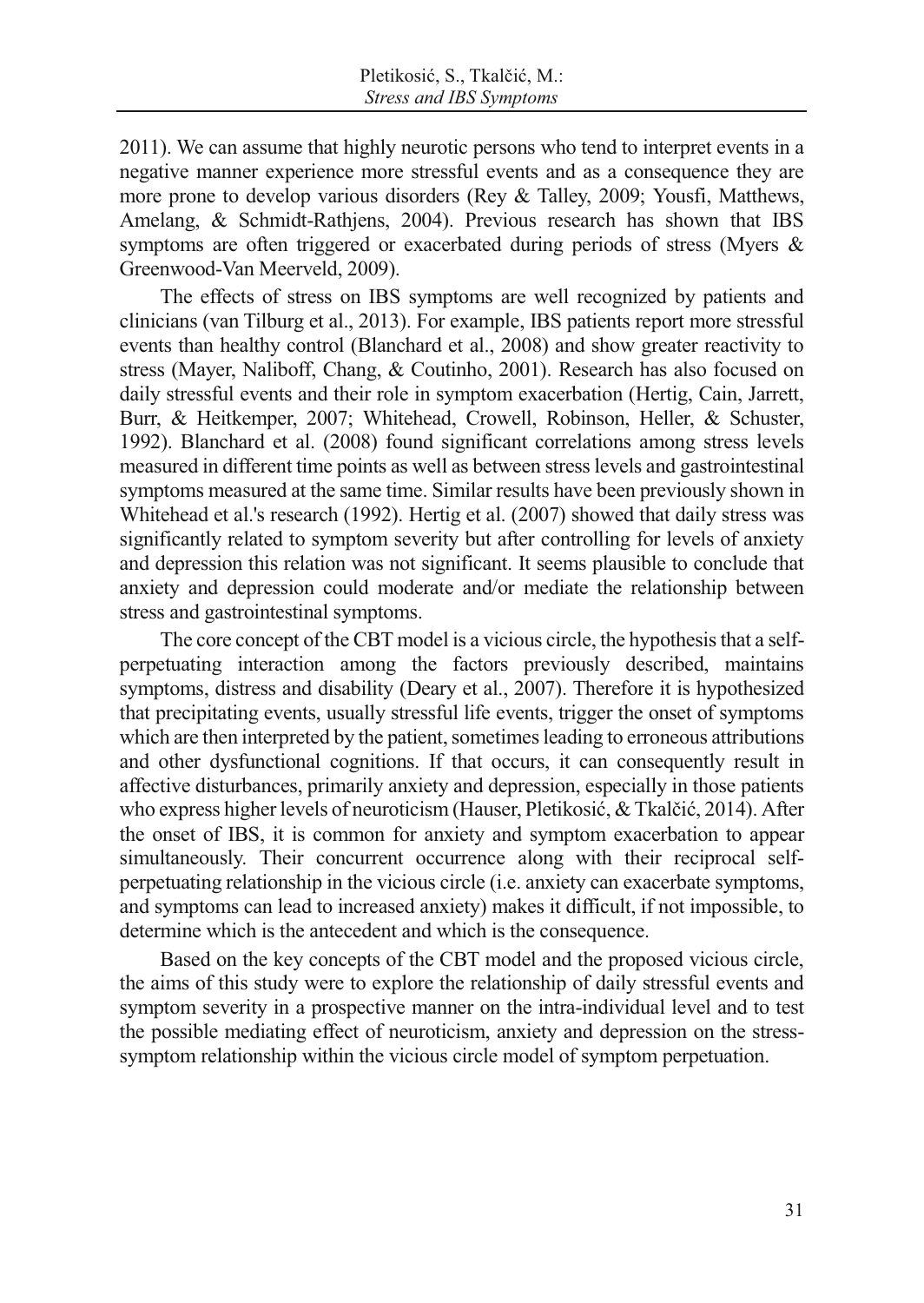#### **Method**

#### *Participants*

A total of 49 IBS patients, 11 men and 38 women, age range 18 to 69 (*M*=45.11, *SD*=14.01) participated in the study. They were all outpatients of the Gastroenterology Department of the Clinical Hospital Centre in Rijeka. The majority of participants (71.4%) had a high school education, over a half of them were married (53.1%) and employed (57.1%). The duration of the disorder had a range of 1 to 51 years (*M*=9.62, *SD*=11.98). The study was conducted in three parts, and although all 49 patients participated in all three parts of the study, the number of measurement points in the second part of the study varies from patient to patient.

#### *Questionnaires*

*Big Five Personality Inventory* (BFI; John & Srivastava, 1999; Kardum, Gračanin, & Hudek-Knežević, 2006) consists of 44 items based on adjectives prototypical for the five personality factors: Neuroticism, Extraversion, Conscientiousness, Agreeableness, and Openness. The participants respond on a 5 point Likert type scale. The total score for each scale is obtained by adding up responses on items making up each of the factors or scales. Previous research on Croatian samples has replicated the original structure of the questionnaire, with Cronbach alpha coefficients ranging from .72 to .82 (Kardum et al., 2006). For the purposes of this study, only Neuroticism data was used.

*State-Trait Anxiety Inventory* (STAI-T; Spielberger, 2000) consists of 20 items. The participants respond on a 4-point scale, marking how often they feel a certain way, in general. The final score is calculated by adding up responses for each item. A higher score indicates a higher proneness to anxiety. Cronbach alpha for this questionnaire is quite high (.91) (Spielberger, 2000).

*Beck Depression Inventory – II* (BDI-II; Beck, Steer, & Brown, 2011) consists of 21 items mostly referring to psychological symptoms of depression, and they measure the severity of depressive symptoms. The participants respond on a scale from 0 to 3, assessing the frequency and the intensity of the listed symptoms. The Inventory has high reliability coefficients (Cronbach  $\alpha$  = .90 for student samples, and .93 for clinical samples) (Beck et al., 2011).

Descriptive data for Neuroticism (BFI), State-Trait Anxiety Inventory and Beck Depression Inventory-II obtained on this sample is presented in Table 1.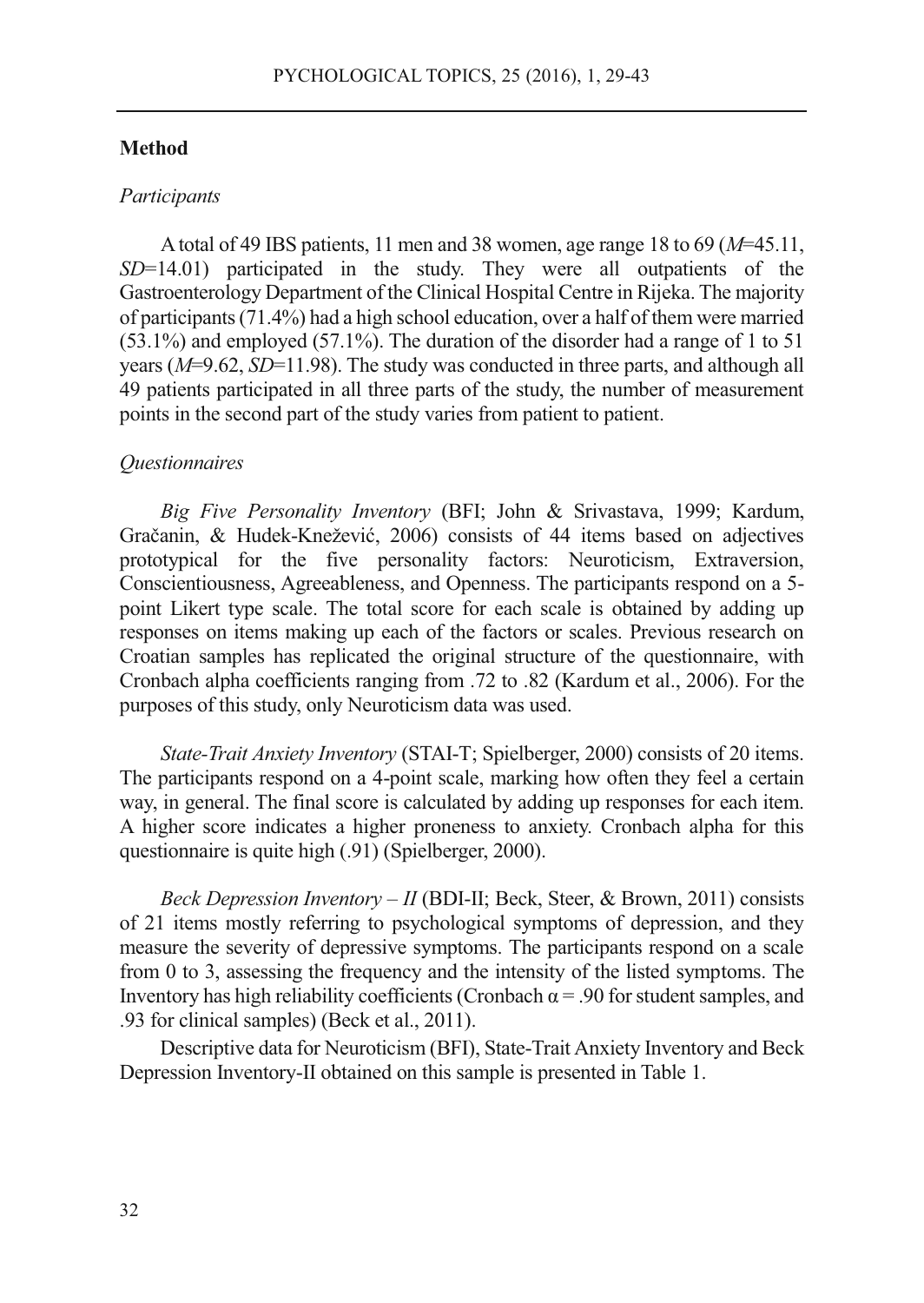| Scale             | ν  | M     | SD    | Obtained | Cronbach α |
|-------------------|----|-------|-------|----------|------------|
| Neuroticism       | 49 | 24.73 | 4.92  | 16-35    |            |
| STAL <sub>T</sub> | 49 | 37.94 | 10.82 | 20-59    | .92        |
| <b>BDI-II</b>     | 49 | 8.61  | 6.46  | $0 - 24$ | .81        |

Table 1. *Means, Standard Deviations, Ranges and Reliability Coefficients for Neuroticism (BFI), STAI-T and BDI-II* 

In order to measure patients' symptom severity, the *IBS Symptom Severity Scale* was constructed based on the Gastrointestinal Symptom Diary (Blanchard, 2001). The scale contains 8 symptoms from the Gastrointestinal Symptom Diary (abdominal pain, abdominal tenderness, constipation, diarrhoea, bloating, nausea, flatulence, belching), and the participants are asked to mark the severity of each symptom on a scale from 0 (absent) to 4 (debilitating).

The IBS Symptom Severity Scale was used in the prospective part of the study, and the participants completed the scale three times a day for two weeks. *Average symptom severity* was obtained by dividing the sum of marked severities of all symptoms with the number of symptoms, for each measurement time point.

In order to measure daily stressful events which the participants experience, *the daily stressful events scale* was constructed. It has seven questions formulated on the basis of the stressful events classification from the Manual for coding interviews via the Daily Inventory of Stressful Events (DISE; Almeida, 1997). Each of the questions refers to a different type of stressful event. The participants completed the scale once a day, before bedtime, and their task was to mark whether they experienced any of the seven types of stressful events (related to e.g. health, finances, family relationships), how many such events they experienced per type, and for each type to mark how stressful it was from 1 (*slightly stressful*) to 4 (*very intensely stressful*). *Average stress intensity* was calculated by dividing the sum of all marked intensities in one day with the number of listed stressful events.

Group means and standard deviations of intra-individual descriptive data for measures of stress and symptom severity are presented in Table 2.

| Variables                       |           | M             | SD            |
|---------------------------------|-----------|---------------|---------------|
|                                 | M         | 1.43          | 0.50          |
| <b>Average Symptom Severity</b> | <i>SD</i> | 0.38          | 0.20          |
|                                 | Range     | $0.60 - 2.05$ | $0.23 - 1.15$ |
|                                 | M         | 1.18          | 1.17          |
| <b>Average Stress Intensity</b> | <i>SD</i> | 0.76          | 0.54          |
|                                 | Range     | $0.00 - 3.27$ | $0.00 - 2.51$ |

Table 2. *Means and Standard Deviations of Intra-Individual Descriptive Data for Average Symptom Severity and Average Stress Intensity*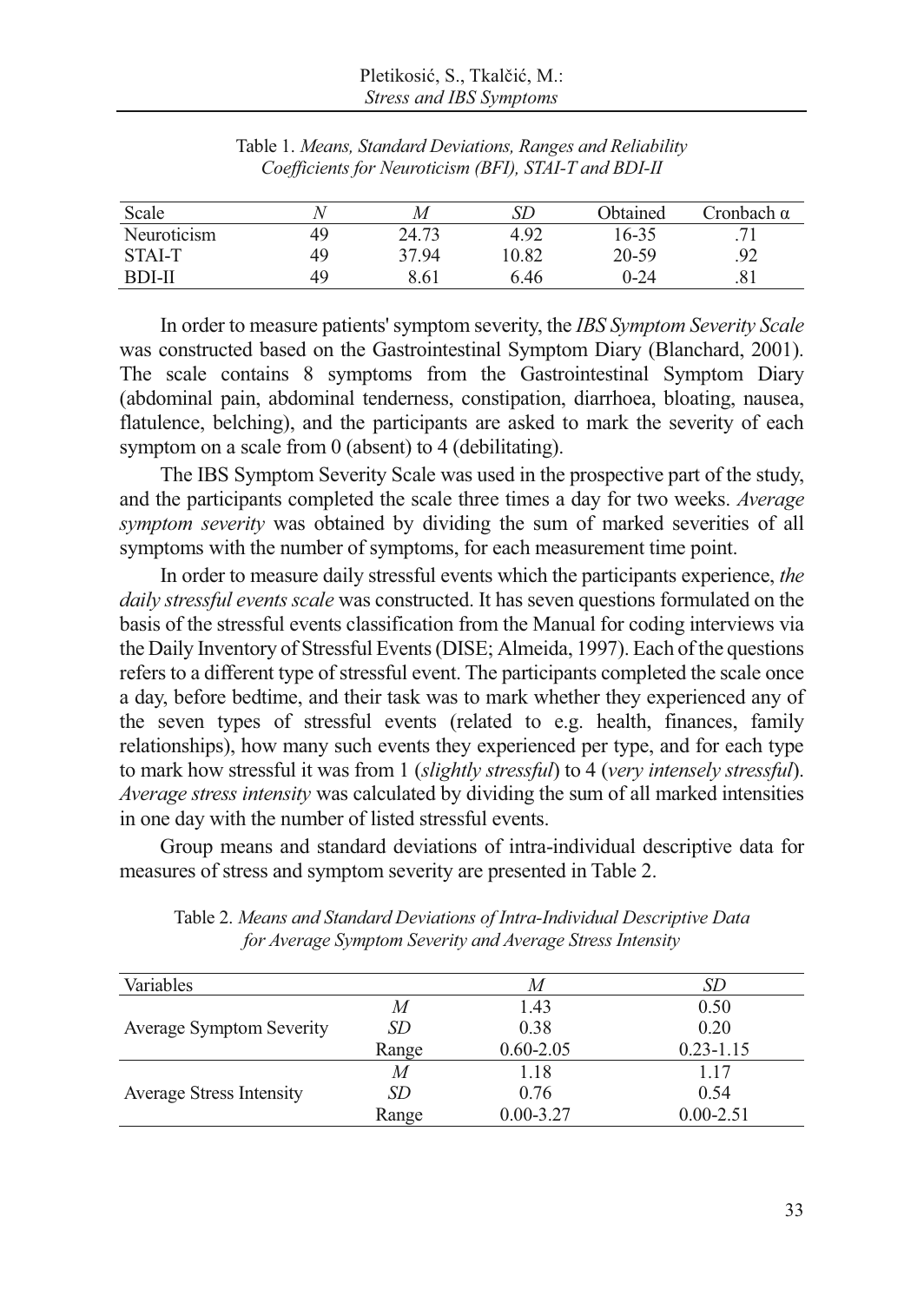From Table 2 we can see that the group mean of average symptom severities was 1.43, which would reflect a moderate level of symptom severity. However, if we look at the intra-individual data, we see that mean symptom severity ranges from 0.60 in some participants, to 2.05 in others. Similarly, the group mean of average stress intensities is 1.18, with a group standard deviation of 1.17, but we see some participants had no stressful events at all (mean ranging from 0.00) and some had no variability (standard deviation range also spans from 0.00).

## *Procedure*

The data was collected from January 2012 to October 2013 in the Clinical Hospital Centre in Rijeka. The participants completed the study in small groups which varied from 2 to 7 participants. For each group the study had three parts: the first and the third part of the study required them to complete a set of questionnaires (general information, BFI and STAI-T in the first part, and BDI-II in the third part) at the Clinical Hospital Centre, while the second part of the study was carried out individually by each participant and lasted two weeks. During those two weeks participants kept a symptom diary three times a day: within two hours upon waking, between 16 and 18 hours in the afternoon and within two hours before bedtime. Daily stressful events were recorded once each day, before bedtime. Participants were reminded about each measurement point via SMS.

#### **Results**

## *The Relationship of Daily Stress and Symptom Severity*

In order to test if participants' reported stress levels were related to their levels of reported symptom severity on an intra-individual level, cross-correlation analyses were performed for each participant's time series data. The time series for stress intensity had 14 measurements (one for each day) so only the third daily measurement was used for symptom severity in order to form an equally long time series.

The cross-correlation analysis was carried out with -1, +1, and zero lags. Crosscorrelations of time series with zero lag mean that the two time series are synchronized in time, lag -1 means that the second time series is leading the first one by 1 point in time (in this case, 1 day), while lag of +1 means that the second series is lagging behind the first one by 1 point in time. Cross-correlation analyses were performed on data from 44 participants. Five participants had more than 10% of missing values and their data was excluded. The results obtained from crosscorrelations, presented in Table 3, show high variability among participants.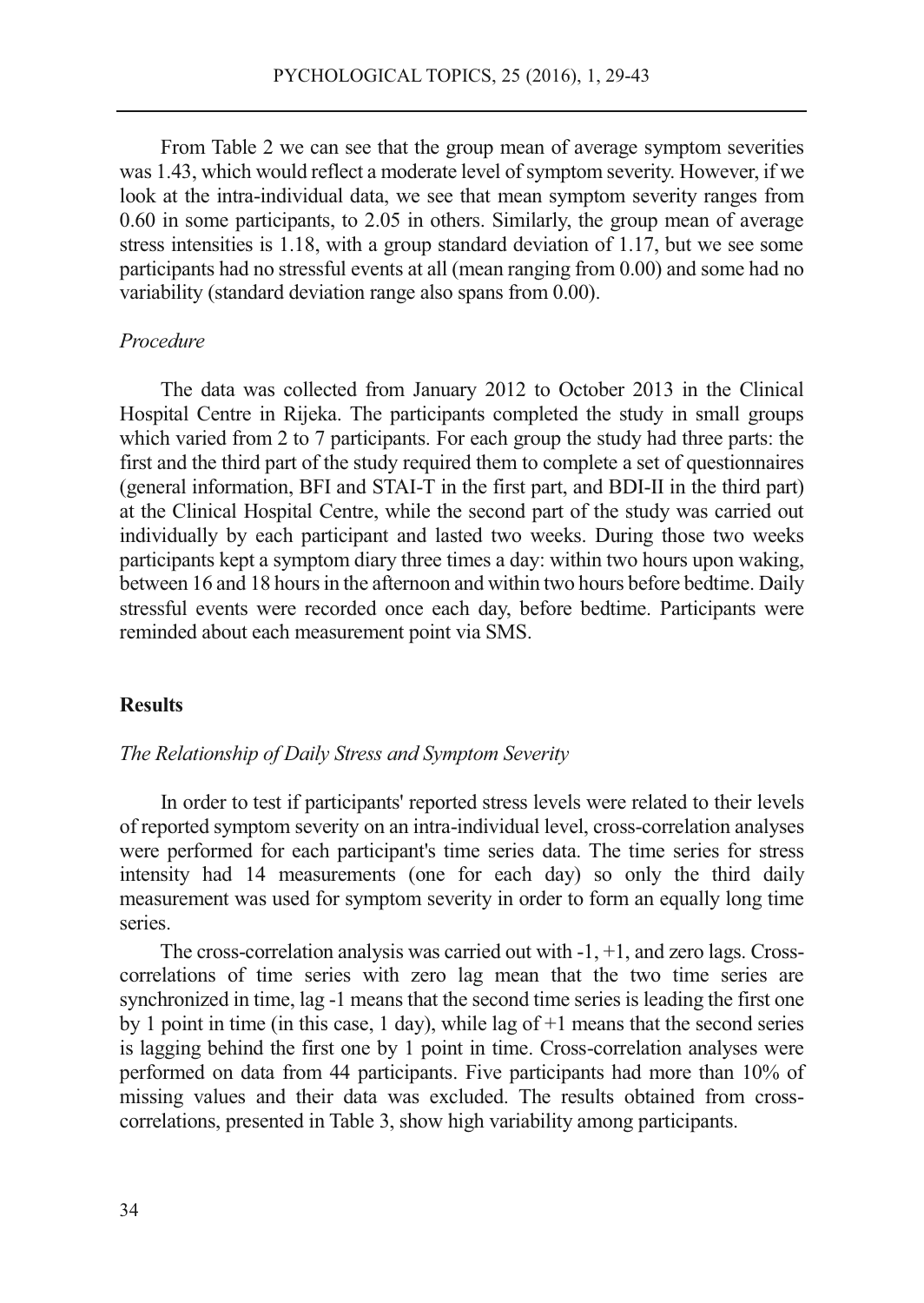|               |     | <b>Average Symptom Severity</b> |                                   |                 |  |
|---------------|-----|---------------------------------|-----------------------------------|-----------------|--|
|               | Lag | $M_{\text{cross-correlation}}$  | $SD$ <sub>cross-correlation</sub> | Range           |  |
| Average       |     |                                 | .25                               | $-.53$ to $.61$ |  |
| <b>Stress</b> |     |                                 | 27                                | $-41$ to .69    |  |
| Intensitv     |     |                                 |                                   | $-47$ to $.50$  |  |

Table 3. *Average Cross-Correlations Between Average Stress Intensity and Average Symptom Severity, for Different Time Lags* 

Mean cross-correlations are extremely low which could lead to the conclusion that stress intensity and symptom severity are not related at all. The wide range of cross-correlations among participants points to a notable heterogeneity of the entire group. In fact, all patterns of relationships between stress intensity and symptom severity (positive and negative cross-correlations at all three time lags) could be found throughout the group, and for some participants more than one type of crosscorrelation could be identified. This could, at least in part, lead to the observed low mean scores. In other words, opposite patterns of relationships in smaller subgroups of patients would result in zero mean cross-correlations for the entire group. In order to isolate the cross-correlations which are, in essence, close to zero, we split the crosscorrelations at each time lag based on their absolute average (averages calculated regardless of correlation direction; .20 for all time lags). That way, by taking into account correlation direction, for each time lag we identified three types of relationships: above average positive correlation (high positive), above average negative correlation (high negative) and below average cross-correlation (zero). That means that each participant presented with one of 27 possible combinations (e.g. high positive correlations at all three time lags). Of those 27 combinations, 4 subgroups that exhibit the following patterns of stress-symptom relationships can be identified: zero cross-correlations at all three lags (*n*=12); only negative cross-correlations, with no positive correlations at any time lag (*n*=7); only positive cross-correlations, with no negative correlations at any time lag (*n*=15); both positive and negative crosscorrelations at one of the time lags (*n*=10).

For the majority of participants it seems that the greater the symptom severity the higher the stress intensity or vice versa. Another subgroup shows a reverse pattern – higher stress intensity accompanied by lower symptom severity (or vice versa). In the third subgroup no relationship was observed between stress intensity and symptom severity. And the final subgroup shows a mixed type of relationships, both positive and negative correlations between stress and symptoms. The relationship between stress intensity and symptom severity seems quite different in these subgroups of participants, further supporting the findings of their heterogeneity.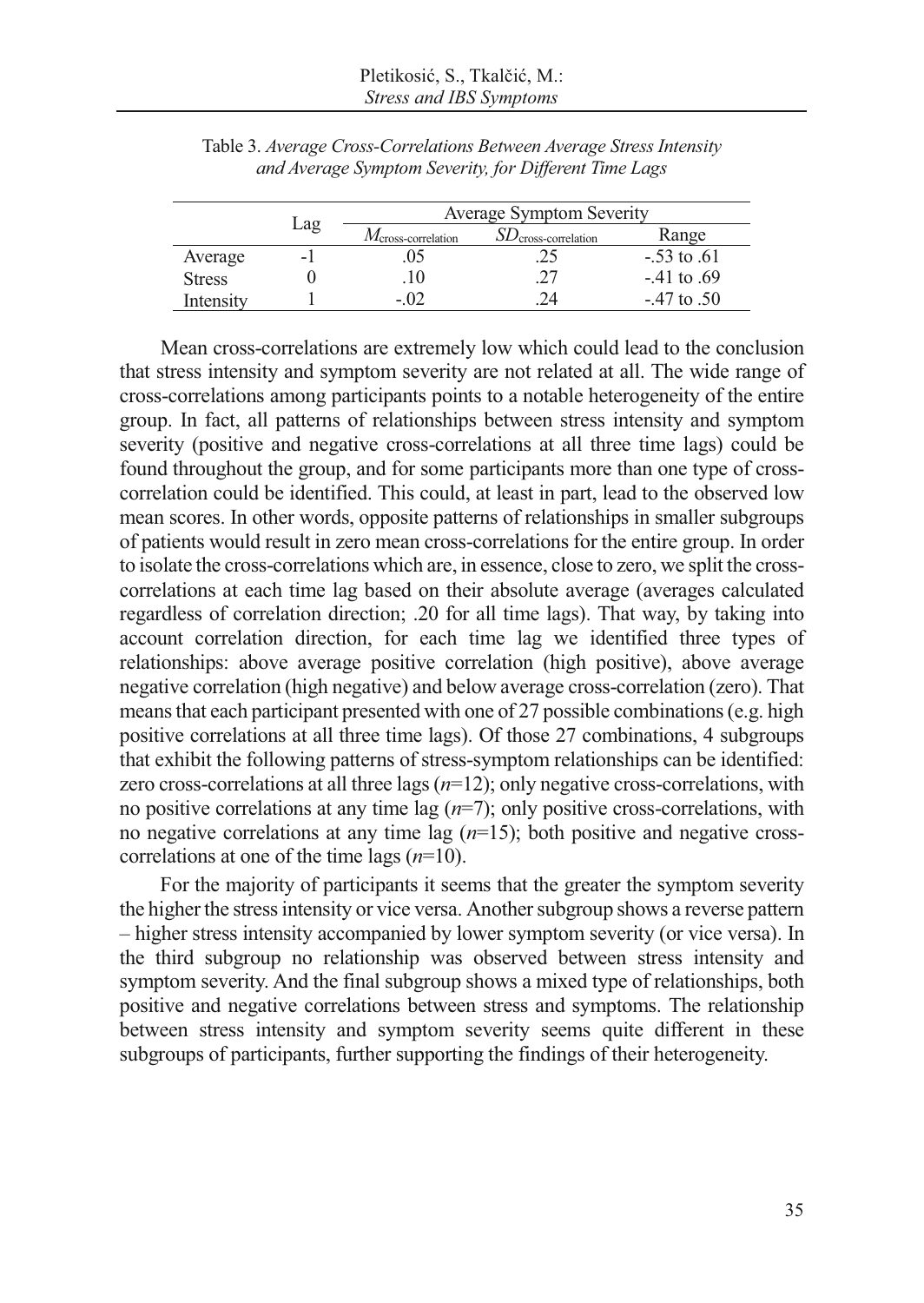# *Stress-Related Symptom Perpetuation Model*

In order to test the predictive value of anxiety, depression, neuroticism and stress for the patients' symptom severity, as well as account for possible relations between the predictors themselves, we performed path analyses. Anxiety, depression and neuroticism were all measured once per each participant, while for symptom severity and stress intensity we calculated 14-day averages for each participant. Due to too many missing values, data from 3 participants had to be excluded which left us with data from a total of 46 participants.

Table 4 shows correlations of all measures used in the following analyses.

Table 4. *Correlations Between Neuroticism, Anxiety, Depression, Average Stress Intensity and Average Symptom Severity* 

| Variables           |     |        |      |        |
|---------------------|-----|--------|------|--------|
| 1. Neuroticism      | <ク* |        | -17  | 12     |
| 2. STAI-T           |     | $.55*$ | . 14 | .16    |
| $3.$ BDI-II         |     |        | .19  | $.31*$ |
| 4. Symptom Severity |     |        |      | $.49*$ |
| 5. Stress Intensity |     |        |      |        |

 $p<.05$ .

As expected, neuroticism was positively correlated with anxiety and depression. Stress intensity was also positively correlated with symptom severity and depression.

It was hypothesized that symptom severity will be predicted by stress intensity, neuroticism, anxiety and depression, as depicted in Figure 1. Also, it was hypothesized that stress intensity would be predicted by neuroticism, anxiety and depression. Figure 1 shows the obtained path coefficients.



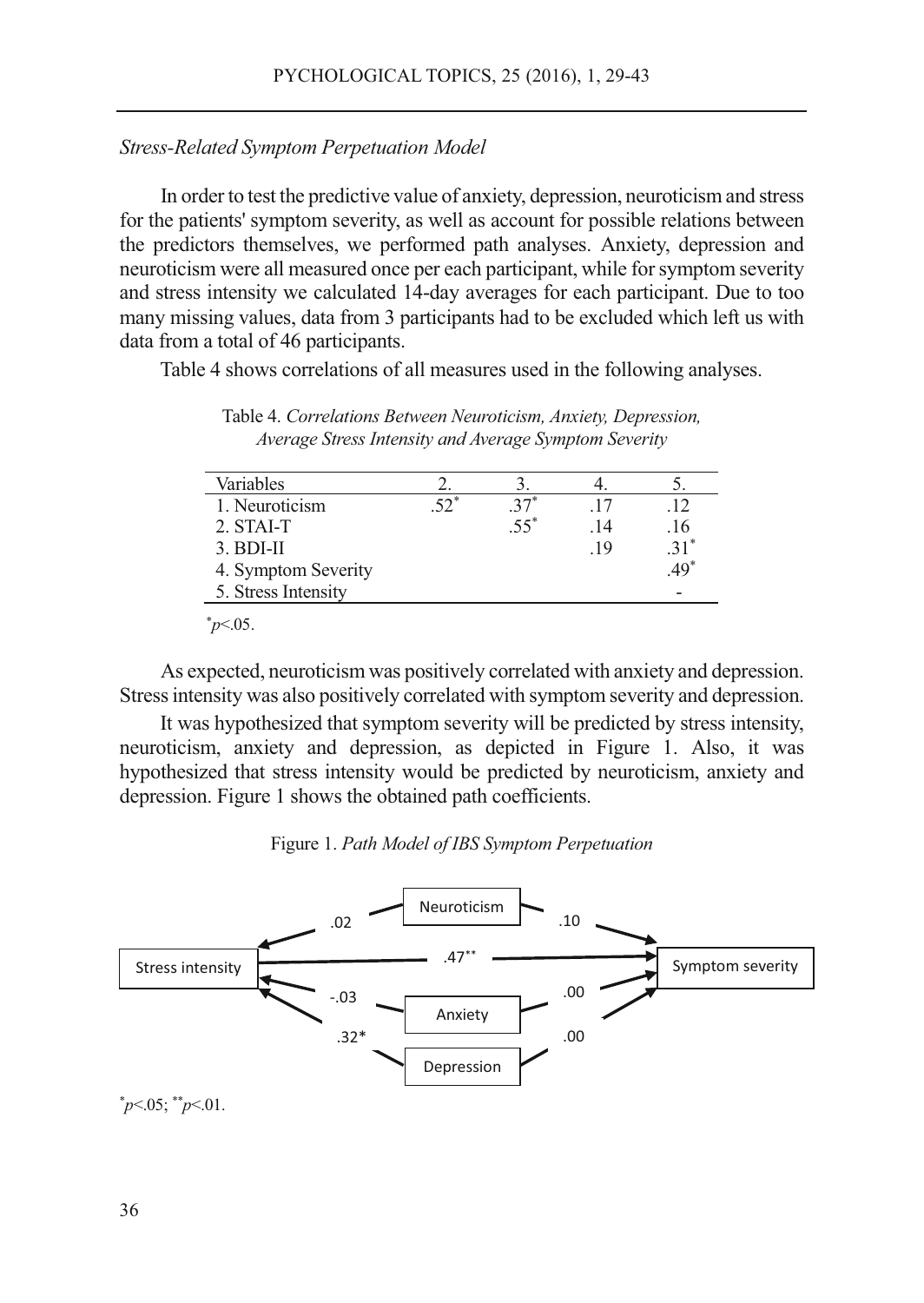The above described model was a just-identified (or saturated) model, thus the goodness-of-fit indices are not presented. This model explained 24% and 10% of symptom severity and stress intensity variance, respectively. The model had several non-significant pathways (see Figure 1) and was trimmed accordingly. A simpler model (shown in Figure 2) was fitted instead. The second model is a simple mediation model, with both direct and indirect effects of depression on symptom severity.





\* *p*<.05; \*\**p*<.01.

The second model fitted the outcome variables equally well (symptom severity  $R^2 = 24$ ; stress intensity  $R^2 = 10$ ) as the first model. Given that the difference between these two models cannot be statistically tested based on goodness-of-fit, and that they fit the data equally well, the simpler model is to be preferred.

It appears that depression has quite a small direct effect (.04) and a somewhat greater indirect effect (.15; through stress intensity) on symptom severity. The statistical significance of this mediation effect was tested with the Sobel method. Even though the formal level of statistical significance wasn't reached (*Z*=1.85,  $p=0.06$ , considering the relatively small sample size ( $N=46$ ), a complete mediation could be implied.

## **Discussion**

Cross-correlation analyses of symptom severity and stress intensity show large differences among patients, and no general pattern can be established. For the majority of them however, symptom severity and stress intensity have relatively high positive correlations, whether measured in the same day, or when stress precedes or follows symptom severity. Previous research by Suls, Wan, & Blanchard (1994) and Levy, Cain, Jarrett, & Heitkemper (1997) found positive correlations between symptom severity and daily stress measured in the same day, in around 50% of participants. Using structural equation modelling on weekly averages of daily diary data, Blanchard et al. (2008) also reported strong concurrent effects of stress on IBS symptoms and vice versa. Levy et al. (1997) found that the correlation between symptom severity and daily stress was even higher when symptom severity was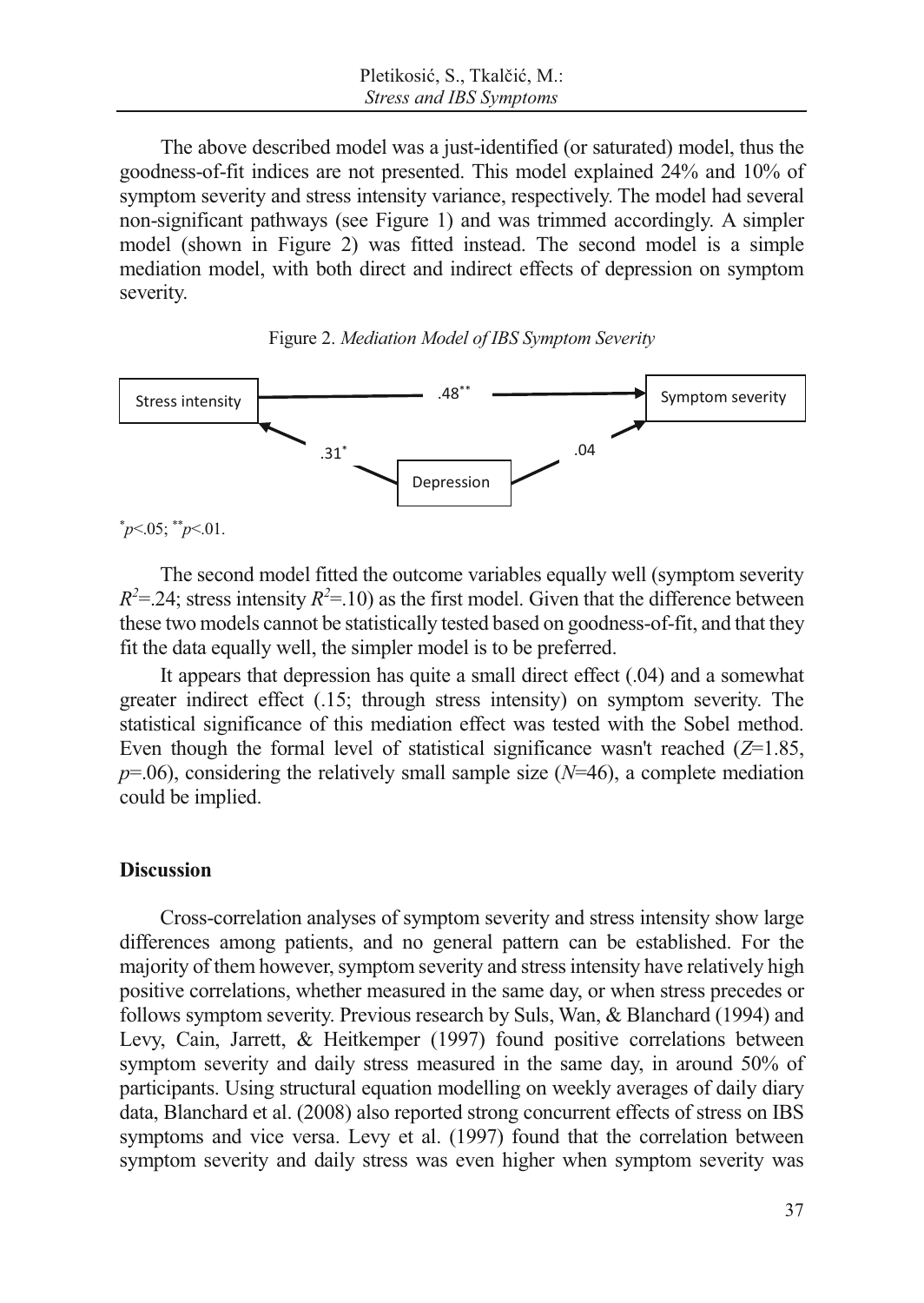correlated with the average of same-day and previous-day stress levels. We should note that such a correlation of concurrently measured stress and symptoms might simply be a result of symptom overestimation on highly stressful days. This issue is especially prominent in retrospective measurement, but cannot be completely eliminated in prospective diary measurement either (Levy et al., 1997). Some previous findings support a positive relationship between stress and symptom severity in later time points. Whitehead et al. (1992) collected data retrospectively in three-month intervals, however other studies report similar findings for prospective data. Blanchard et al. (2008) found effects of average weekly stress on average weekly symptoms measured in the following two weeks. It would seem that stress could have both a contemporaneous and a delayed effect on symptom severity, which could account for the results obtained by Levy et al. (1997) that correlations of stress and symptoms increase when using the average of same-day and previous-day stress levels instead of simple same-day stress levels. It can be argued that the contemporaneous and delayed effects of stress on symptom severity are summated in this manner, resulting in a cumulative effect. Blanchard et al. (2008) also found evidence of delayed effects of IBS symptoms on stress. That, in addition to the findings of delayed effects of stress on IBS symptoms, as well as contemporaneous effects of stress on symptoms and vice versa, supports a reciprocal relationship between stress and symptoms, rather than a causal one. The data from our subgroup of participants that presented with both contemporaneous and lagged positive correlations between stress and symptom severity is in line with those findings. It would seem that stress can lead to symptom exacerbation in IBS patients, but IBS symptoms can also be a source of stress (Mayer et al., 2001) and lead to a higher perceived stress intensity.

On the other hand, findings regarding the three remaining subgroups of participants of this study, who either showed no correlations, showed negative correlations between stress intensity and symptom severity, or showed both positive and negative relationships, are not in line with previous research. It is possible that in some patients stress does not lead to symptom exacerbation, and/or that their symptoms are primarily the result of other perpetuating factors, such as microinflammation, autonomic dysfunction or altered gut microbiota (Hauser et al., 2014). For participants who show a negative correlation between stress and symptom severity we could assume that some sort of contrast effect is taking place, in other words that participants tend to underestimate stress or symptoms on very stressful or painful days (or after such days). It is important to point out that in their study, Blanchard et al. (2008) explored the relationship between stress and different clusters of symptoms, and found significant relationships only for some symptom clusters. Specifically, they found that only abdominal pain, discomfort and bloating have significant effects on stress, while stress had significant effects on all of the abovelisted symptoms and additionally on diarrhoea and constipation. In this study we used one measure of composite symptom severity, without examining individual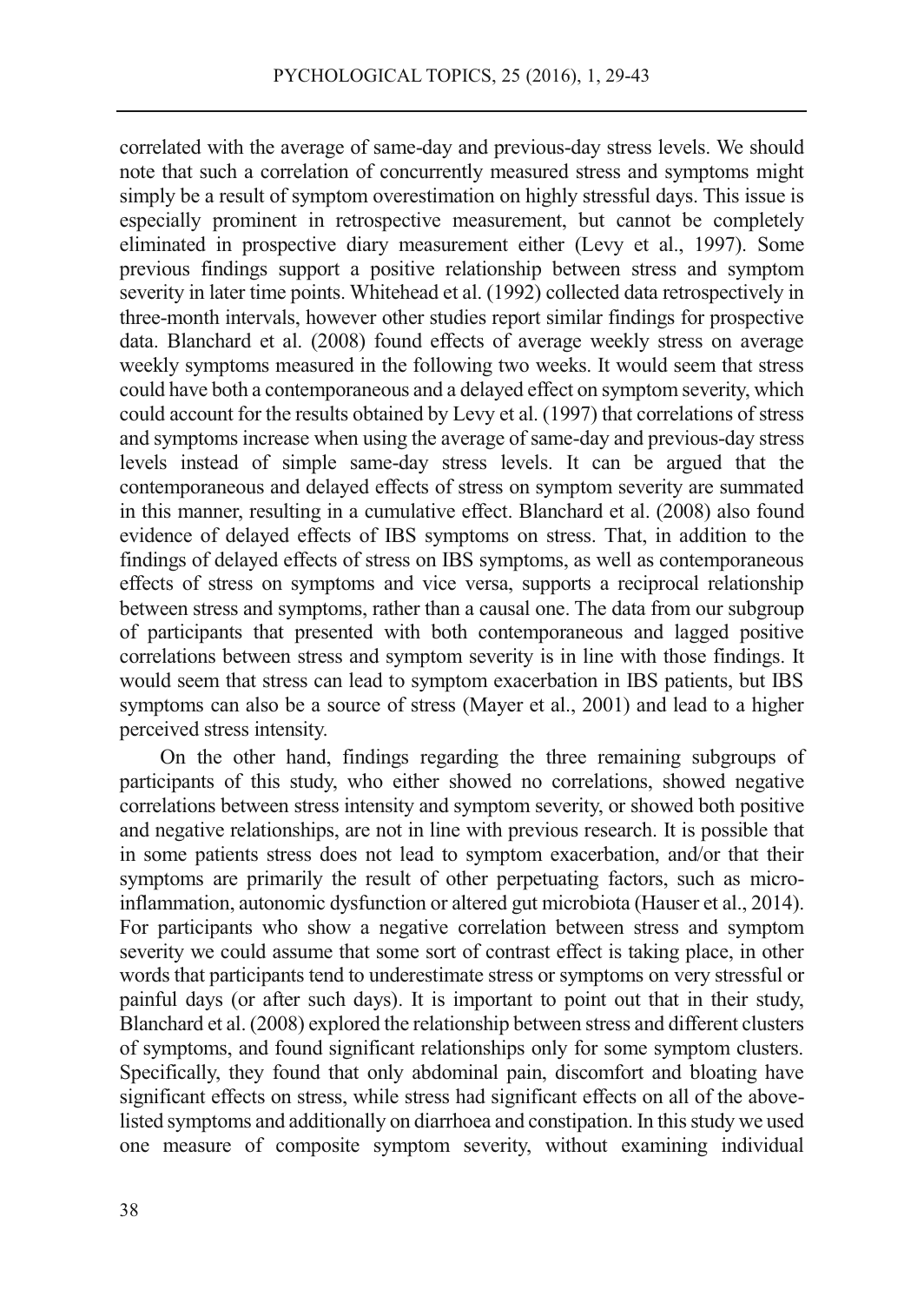symptoms. It is possible that a different or a more detailed approach to symptom analysis would yield different results.

Analyses performed on the inter-individual level also point to a significant relationship between stress intensity and symptom severity. The results of the path analyses show that neither neuroticism nor anxiety has any effect on symptom severity. The only significant direct predictor of symptom severity was stress intensity, while stress intensity was predicted by depression. Regardless of the similar method used for measuring stress and symptom severity, which in itself could account for their correlation, the significance of their relationship is also supported by cross-correlation analyses on the intra-individual level. The fact that average stress intensity is predicted by depression also supports the validity of the measures used. Moreover, it would seem that depression has an indirect effect on symptom severity, meaning that participants with higher depression scores report higher stress intensity as well as more severe symptoms. Numerous studies (summarized in Mazure, 1998) show a significant relationship between stressful life events and the onset of depression, which is the most common way of approaching that relationship. There are, however, indications that depression contributes to experiencing more stressful events, in other words that this is a two-way relationship (Hammen, 2005). Persons who score higher on depression are prone to negative cognitions and negative mood, and tend to interpret events as negative (Beck et al., 2011). Depressive persons seem to experience more stressful events which are related to specific interpersonal content and dependent on their condition. In addition, considering that high exposure to stressful events is a predictor of further depressive episodes it would seem that depression and stress have a self-maintaining relationship (Hammen, 2005).

Based on the symptom perpetuation model evaluated in this study, we can conclude that depression is an important element in the vicious circle experienced by IBS patients. Not only does it predict higher stress intensity experienced by IBS patients, but it also indirectly predicts symptom exacerbation. It is important to point out that the reversed direction of relationships is also plausible. Specifically, the symptoms themselves represent a source of stress (Mayer et al., 2001), adding to the perception of stress intensity, as shown in the cross-correlation analyses. The perceived stress, in return, increases the negative or depressed mood of the patient and exacerbates the symptoms. This way the vicious circle is closed and can maintain the symptoms for long periods of time.

Conclusions drawn from this study should take into account several limitations. First of all, IBS is diagnosed exclusively based on the patients' subjective report due to the lack of a specific biological marker. Also, one of the characteristics of IBS is the heterogeneity of symptoms among patients and over time, which could lead to additional limitations when dealing with samples as small as the one used in our study. Finally, all performed analyses are based on correlations, which prevents us from drawing any causal conclusions.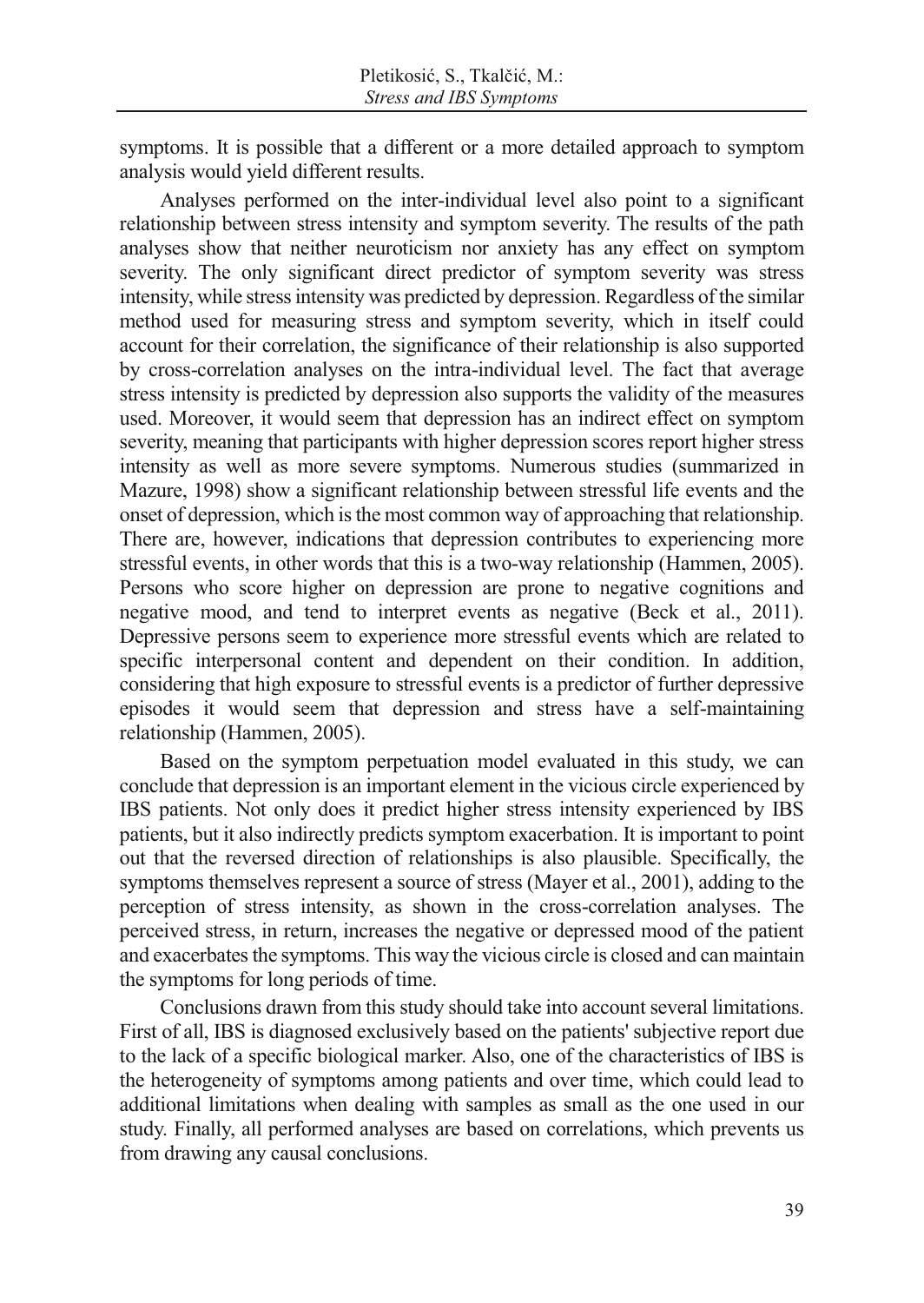In order to further examine the vicious circle of IBS symptom perpetuation, it is necessary to include measures of its other relevant factors, such as cognitions (e.g. pain catastrophizing) and behaviours (e.g. avoidance).The most useful approach to understanding the underlying mechanisms would be grouping the patients based on predisposing factors or the observed relationships between perpetuating factors and illness outcomes. For example, as the results of this study have pointed to very diverse patterns of the stress-symptom relationship, it would be very informative to observe each of the subgroups of participants in more detail. However, the main limitation of this study, the number of participants, prevents us from performing more complex analyses which would lead to broader conclusions. Nevertheless, the cognitive-behavioural framework seems to fit the obtained data well, and should be further expanded on in order to fill in the gaps in understanding the mechanisms of IBS.

#### **References**

- Almeida, D.A. (1997). *Daily inventory of stressful events (DISE). Expert coding manual*. Tucson, AZ: Division of Family Studies, University of Arizona.
- Beck, A.T., Steer, R.A., & Brown, G.K. (2011). *Beckov inventor depresije II. Priručnik*. Jastrebarsko: Naklada Slap.
- Blanchard, E.B. (2001). *Irritable bowel syndrome: Psychosocial assessment and treatment*. Washington, DC: American Psychological Association.
- Blanchard, E.B., Lackner, J.M., Jaccard, J., Rowell, D., Carosella, A.M., Powell, C., … Kuhn, E. (2008). The role of stress in symptom exacerbation among IBS patients. *Journal of Psychosomatic Research, 64*, 119-128.
- Cho, H.S., Park, J.M., Lim, C.H., Cho, Y.K., Lee, I.S., Kim, S.W., Choi, M.-G., Chung, I.-S., & Chung, Y.K. (2011). Anxiety, depression and quality of life in patients with irritable bowel syndrome. *Gut and Liver, 5*(1), 29-36.
- Coen, S.J, Kano, M., Farmer, A.D., Kumari, V., Giampietro, V., Brammer, M., … Aziz, Q. (2011). Neuroticism influences brain activity during the experience of visceral pain. *Gastroenterolology, 141*, 909-917.
- Creed, F.H., Levy, R., Bradley, L., Drossman, D.A., Francisconi, C., Naliboff, B.D., & Olden, K.W. (2006). Psychosocial aspects of functional gastrointestinal disorders. In D.A. Drossman, E. Corazziari, M. Delvaux, R.C. Spiller, N.J. Talley, W.G. Thompson, & W.E. Whitehead, (Eds.), *Rome III: The functional gastrointestinal disorders* (pp. 295- 368). McLean, VA: Degnon Associates Inc.
- Deary, V., Chalder, T., & Sharpe, M. (2007). The cognitive behavioural model of medically unexplained symptoms: A theoretical and empirical review. *Clinical Psychology Review 27*, 781-797.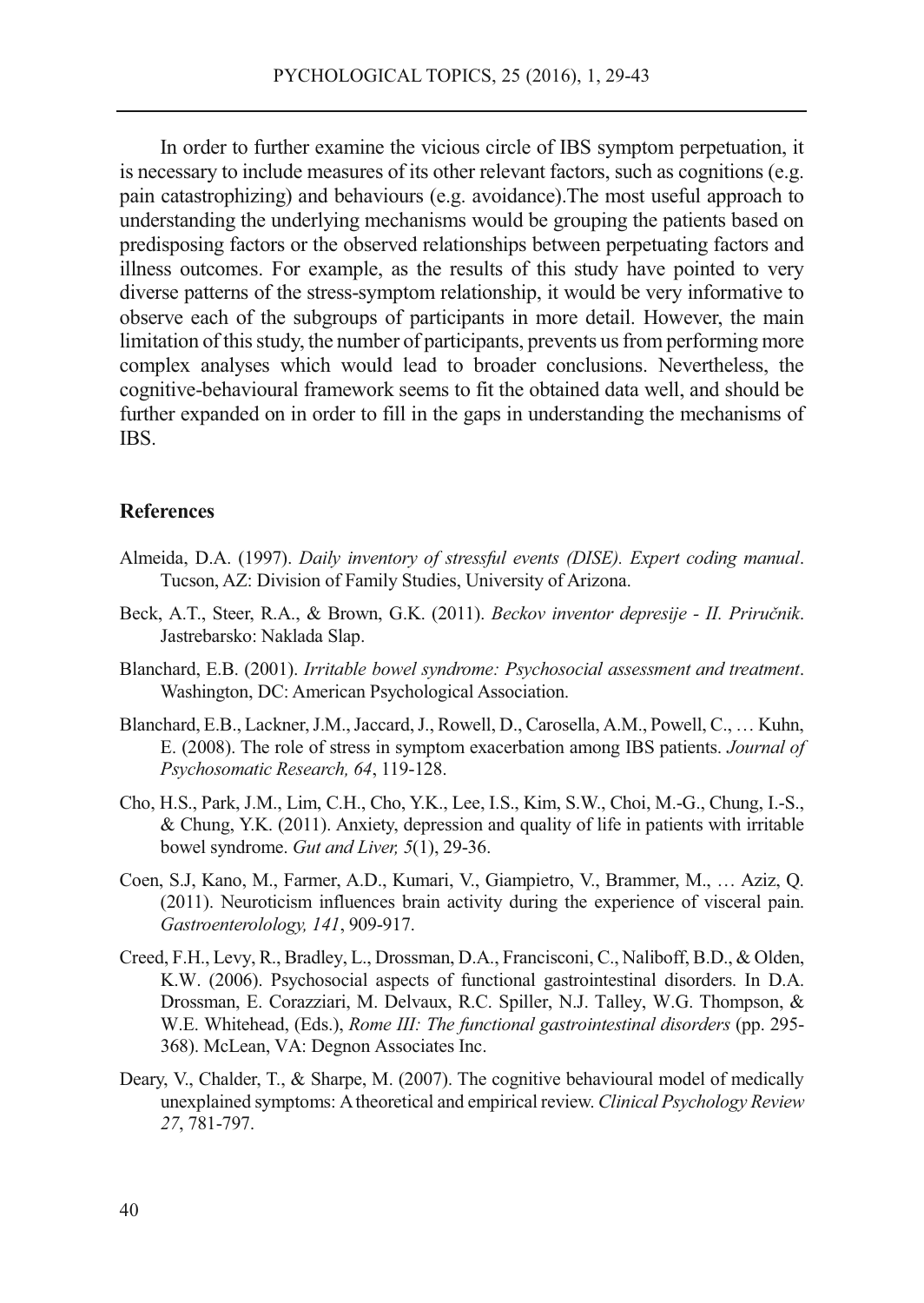- Ford, A.C., Moayyedi, P., Lacy, B.E., Lembo, A.J., Saito, Y.A., Schiller, L.R., ... Quigley, E. M.M. (2014). American College of Gastroenetrology monograph on the management of irritable bowel syndrome and chronic idiopathic constipation. *American Journal of Gastroenterology, 109* (Suppl. 1), S2-S26.
- Hammen, C. (2005). Stress and depression. *Annual Review of Clinical Psychology, 1*, 293- 319.
- Hauser, G., Pletikosić, S., & Tkalčić, M. (2014). Cognitive behavioral approach to understanding irritable bowel syndrome. *World Journal of Gastroenterology*, *20*(22), 6744-6758.
- Hertig, V.L., Cain, K.C., Jarrett, M.E., Burr, R.L., & Heitkemper, M.M. (2007). Daily stress and gastrointestinal symptoms in women with irritable bowel syndrome. *Nursing Research, 56*(6), 399-406.
- John, O.P., & Srivastava, S. (1999). The big five trait taxonomy: History, measurement and theoretical perspectives. In L.A. Pervin & O.P. John (Eds.), *Handbook of personality: Theory and research* (pp. 102-138). New York: Guilford Press.
- Kardum, I., Gračanin, A., & Hudek-Knežević, J. (2006). Odnos crta ličnosti i stilova privrženosti s različitim aspektima seksualnosti kod žena i muškaraca. *Psihologijske teme, 15*(1), 101-128.
- Keefer, L., Kiebles, J.L., & Taft, T.H. (2011). Psychological co-morbidities of irritable bowel syndrome. In S. Pagoto (Ed.), *Psychological co-morbidities of physical illness* (pp. 385- 414). New York: Springer.
- Kennedy, T.M., Chalder, T., McCrone, P., Darnley, S., Knapp, M., Jones, R.H., & Wessely, S. (2006). Cognitive behavioural therapy in addition to antispasmodic therapy for irritable bowel syndrome in primary care: Randomised controlled trial. *Health Technology Assessment, 10*(19), 1-83.
- Labus, J.S. (2007). In search of mechanisms of change in treatment outcome research: Mediators and moderators of psychological and pharmacological treatments for irritable bowel syndrome. *Gastroenterology, 133*, 702-716.
- Lackner, J.M., Jaccard, J., Krasner, S.S., Katz, L.A., Gudleski, G.D., & Blanchard, E.B. (2007). How does cognitive behavior therapy for irritable bowel syndrome work? A mediational analysis of a randomized clinical trial. *Gastroenterology, 133*, 433-444.
- Levy, R.L., Cain, K.C., Jarrett, M., & Heitkemper, M.M. (1997). The relationship between daily life stress and gastrointestinal symptoms in women with irritable bowel syndrome. *Journal of Behavioural Medicine, 20*(2), 177-193.
- Longstreth, G.F., Thompson, W.G., Chey, W.D., Houghton, L.A., Mearin, F., & Spiller, R.C. (2006). Functional Bowel Disorders. In D.A. Drossman, E. Corazziari, M. Delvaux, R.C. Spiller, N.J. Talley, W.G. Thompson, & W.E. Whitehead, (Eds.), *Rome III: The functional gastrointestinal disorders* (pp. 487-555). McLean, VA: Degnon Associates Inc.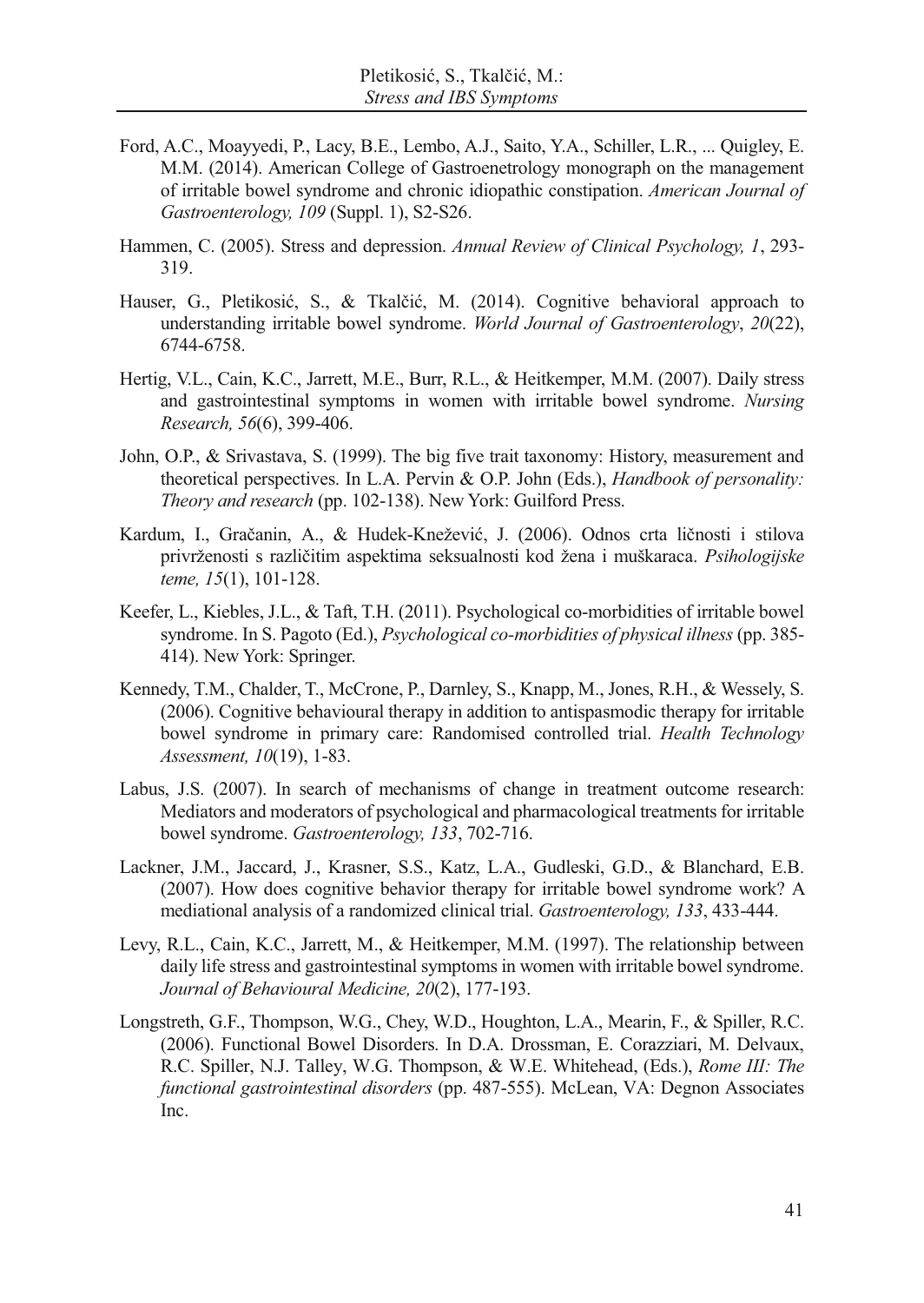- Mayer, E.A., Naliboff, B.D., Chang, L.V., & Coutinho, S.V. (2001). Stress and the gastrointestinal tract: V. Stress and irritable bowel syndrome. *American Journal of Physiology – Gastrointestinal and Liver Physiology, 280*, G519-G524.
- Mazure, C.M. (1998). Life stressors as risk factors in depression. *Clinical Psychology: Science and Practice, 5,* 291-313.
- Myers, B., & Greenwood-Van Meerveld, B. (2009). Role of anxiety in the pathophysiology of irritable bowel syndrome: Importance of the amygdala. *Frontiers in Neuroscience, 3*(47), 1-10.
- Rey, E., & Talley, N.J. (2009). Irritable bowel syndrome: Novel views on the epidemiology and potential risk factors. *Digestive and Liver Disease, 41*, 772-780.
- Spielberger, C.D. (2000). *Priručnik za Upitnik anksioznosti kao stanja i osobine ličnosti*. Jastrebarsko: Naklada Slap.
- Sugaya, N., & Nomura, S. (2008). Relationship between cognitive appraisals of symptoms and negative mood for subtypes of irritable bowel syndrome. *BioPsychoSocial Medicine, 2*(9). doi: 10.1186/1751-0759-2-9
- Suls, J., Wan, C.K., & Blanchard, E.B. (1994). A multilevel data-analytic approach for evaluation of relationships between daily life stressors and symptomatology: Patients with irritable bowel syndrome. *Health Psychology, 13*(2), 103-113.
- Tang, Q.-L., Lin G.-Y., & Thang, M.-Q. (2013). Cognitive-behavioral therapy for the management of irritable bowel syndrome. *World Journal of Gastroenetrology, 19*(46), 8605-8610.
- Tanum, L., & Malt, U.F. (2001). Personality and physical symptoms in nonpsychiatric patients with functional gastrointestinal disorder. *Journal of Psychosomatic Research, 50*, 139-146.
- Tkalčić, M., Hauser, G., & Štimac D. (2010). Differences in the health-related quality of life, affective status, and personality between irritable bowel syndrome and inflammatory bowel disease patients. *European Journal of Gastroenterology & Hepathology, 22*(7), 862-867.
- van Tilburg, M.A.L., Palsson, O.S., & Whitehead, W.E. (2013). Which psychological factors exacerbate Irritable Bowel Syndrome? Development of a comprehensive model. *Journal of Psychosomatic Research, 74*(6), 486-492.
- Whitehead, W.E., Crowell, M.D., Robinson, J.C., Heller, B.R., & Schuster, M.M. (1992). Effects of stressful life events on bowel symptoms: Subjects with irritable bowel syndrome compared with subjects without bowel dysfunction. *Gut, 33*, 825-830.
- Yousfi, S., Matthews, G., Amelang, M., & Schmidt-Rathjens, C. (2004). Personality and disease: Correlations of multiple trait scores with various illnesses. *Journal of Health Psychology, 9*(5), 627-647.